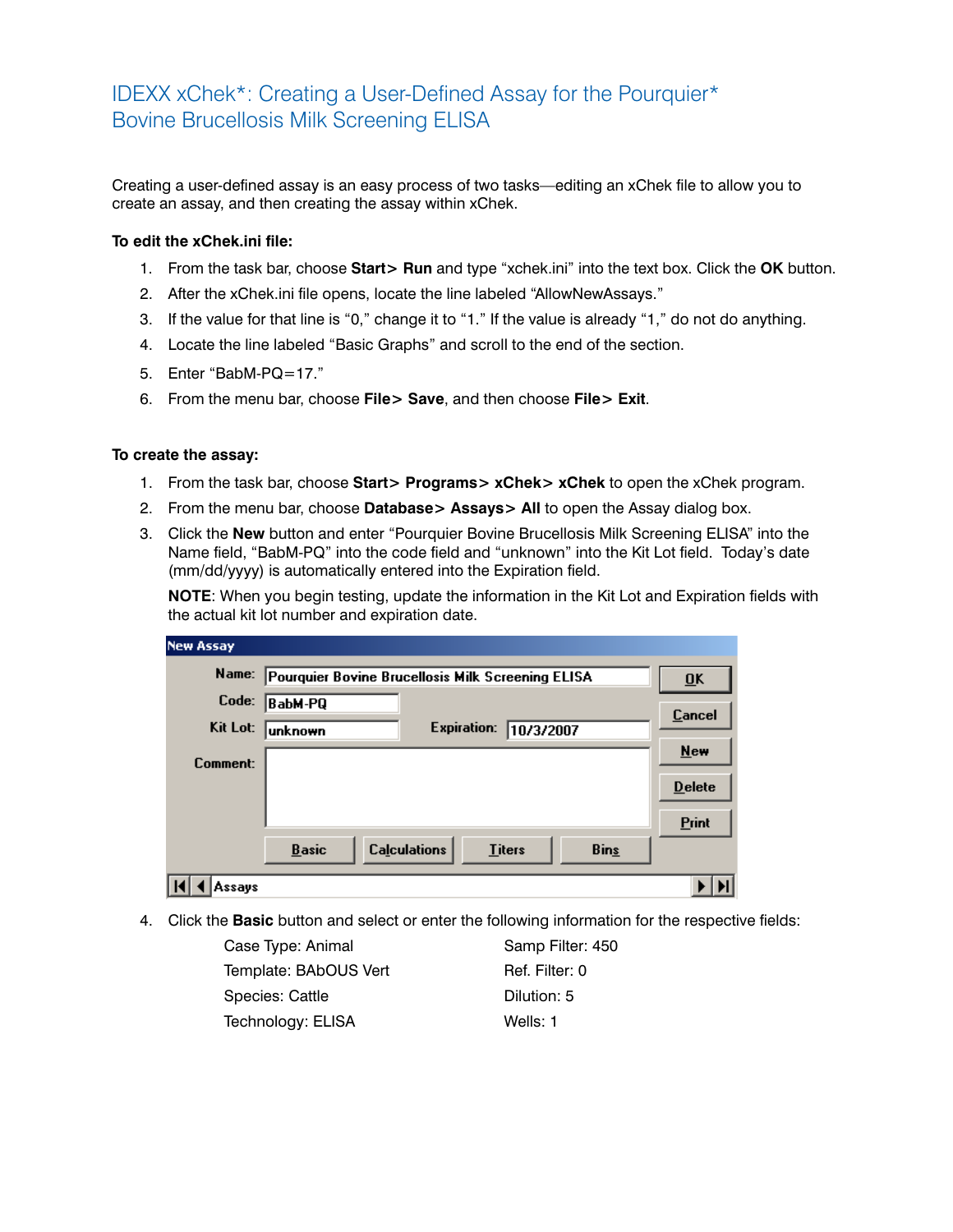| <b>New Assay</b>  |                       |                         |                  |
|-------------------|-----------------------|-------------------------|------------------|
| Case Type: Animal |                       | Samp Filter: 450        | $\overline{0}$ K |
|                   | Template: BAbOUS Vert | Ref Filter: $\boxed{0}$ |                  |
| Species: Cattle   |                       | Dilution: 5             | Cancel           |
| Technology:       | ELISA                 | Wells: $\sqrt{1}$       |                  |

**NOTE:** The Pourquier Brucellosis assay has a negative and a positive control configuration in the insert that is not supported by the IDEXX xChek software. The assay has been set up in xChek to have a vertical control configuration. Therefore, place negative controls in wells A1 and B1 and positive controls in wells C1 and D1.

- 5. Click **OK** to save the settings.
- 6. Click the **Calculations** button and select or enter the following information:

Formulas:

"S" Part of Ratio: Sample1 - Negative

"P" Part of Ratio: Positive - Negative

"N" Part of Ratio: None

Blocking Factor: None

First Calculation:

 Variable: S/P Positive Cutoff: 0.55 Suspect Cutoff: 0.46 Comparison: >=

Second Calculation: Variable: None Positive Cutoff: 0 Suspect Cutoff: 0 Comparison: None

**NOTE:** xChek does not support the S/P % calculation. Instead, xChek calculates an S/P value. The cutoff values have been updated to match the new calculation and the interpretation is the same.

| <b>New Assay</b>           |                            |                               |                           |  |  |
|----------------------------|----------------------------|-------------------------------|---------------------------|--|--|
| <b>Formulas</b>            |                            |                               |                           |  |  |
| "S" Part of Ratio:         | Sample1 - Negative         |                               | $\overline{\mathbf{0}}$ K |  |  |
| "P" Part of Ratio:         | <b>Positive - Negative</b> |                               | Cancel                    |  |  |
| "N" Part of Ratio:         | None                       |                               | Reset                     |  |  |
| <b>Blocking Factor:</b>    | <b>None</b>                |                               |                           |  |  |
| <b>First Calculation</b>   | <b>Second Calculation</b>  |                               |                           |  |  |
| Variable:<br><b>S/P</b>    |                            | Variable:                     | l None                    |  |  |
| <b>Positive Cutoff:</b>    | 0.55                       | <b>Positive Cutoff:</b><br>lo |                           |  |  |
| <b>Suspect Cutoff:</b>     | 10.46                      | <b>Suspect Cutoff:</b><br>In  |                           |  |  |
| <b>Comparison:</b><br>$>=$ |                            | Comparison:                   | None                      |  |  |
|                            |                            |                               |                           |  |  |

7. Click **OK** to save these settings, and then click the **OK** button to save the assay to the database. You can now test for antibodies against *Brucellosis* using the xChek Assay Management System.

**NOTE:** xChek does not evaluate controls or results for validity when you use a user-defined assay. You must evaluate the results from each assay in accordance with good laboratory practices. To evaluate your assay validity, refer to the "Validation Criteria" section in the insert provided with the test kit.